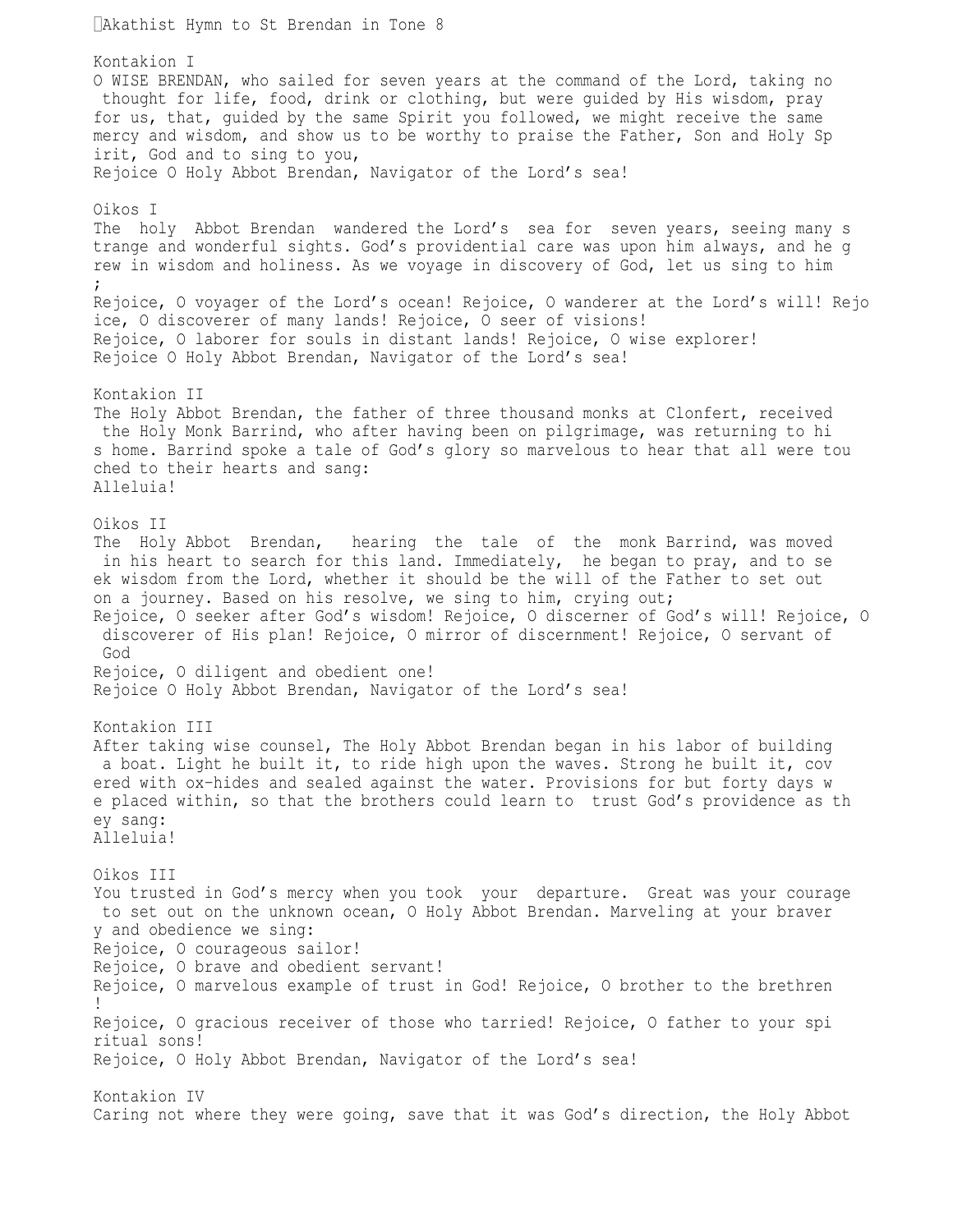Brendan and the brothers spread the sail and voyaged for forty days, until thei r provisions were consumed. So great was their wonder and joy when they spied an island that they cried out: Alleluia! Oikos IV O Holy Abbot Brendan, your care for your brothers was well known, as you warned them of the dangers of the isle they had found. And your warnings proved to be truth, and with the brothers we sing: Rejoice, O tender servant of your brothers! Rejoice, O perceptive fount of knowl edge! Rejoice, O seat of wisdom! Rejoice, O storehouse of prophecy! Rejoice, O intercessor for mercy! Rejoice, O truth speaking abbot! Rejoice, O Holy Abbot Brendan, Navigator of the Lord's sea! Kontakion V Landing upon the island, the Holy Abbot and his brothers we guided to a place of rest and refreshment. While there St Brendan did battle with the evil ones that came to tempt a brother, and when he was done the brothers cried: Alleluia! Oikos V O Holy Abbot Brendan, you fought with the demons to keep your brother s safe from harm. Fight for us, O Father, so that at the end we may stand and si ng to you: Rejoice, O strong warrior for the Lord! Rejoice, O intercessor for souls! Rejoic e, O fighter for righteousness! Rejoice, O strong branch! Rejoice, O upright tree! Rejoice, O stalwart protector! Rejoice, O Holy Abbot Brendan, Navigator of the Lord's sea! Kontakion VI Sailing from the island, one of the brothers was lost to greed. The br others were dismayed, but the holy Abbot Brendan consoled and exhorted them, and they were encouraged, and continued in their voyage, as they sang: Alleluia! Oikos VI O Holy Abbot Brendan, you mourned the loss of your brother. Teach us to mourn fo r our sins, so that we may not be lost to enemy at our last hour, and that we ma y stand and sing to you: Rejoice, O blessed counselor! Rejoice, O comforter of souls! Rejoice, O caring f ather! Rejoice, O loving brother! Rejoice, O courageous one! Rejoice, O wise exh orter! Rejoice, O Holy Abbot Brendan, Navigator of the Lord's sea! Kontakion VII With many more adventures, the Holy Abbot Brendan came to an island inhabited by what he thought were birds. As he read the Divine Office, he realized that the voices of angels surrounded him, joining him as he sang to God: Alleluia! Oikos VII O Holy Abbot Brendan, God gave you the gift of hearing the praise of angels. Pra y for us, so that in time of need we can hear not only the praise of angels, but the still small voice of God in our hearts, and we can rejoice and sing to you: Rejoice, O singer with the angels! Rejoice, O one who praises God! Rejoice, O choirmaster of the heavenly choir! Rejoice, O one visited by angels! Rejoice, O gifted visionary! Rejoice, O priest of the Most High God! Rejoice, O Holy Abbot Brendan, Navigator of the Lord's sea!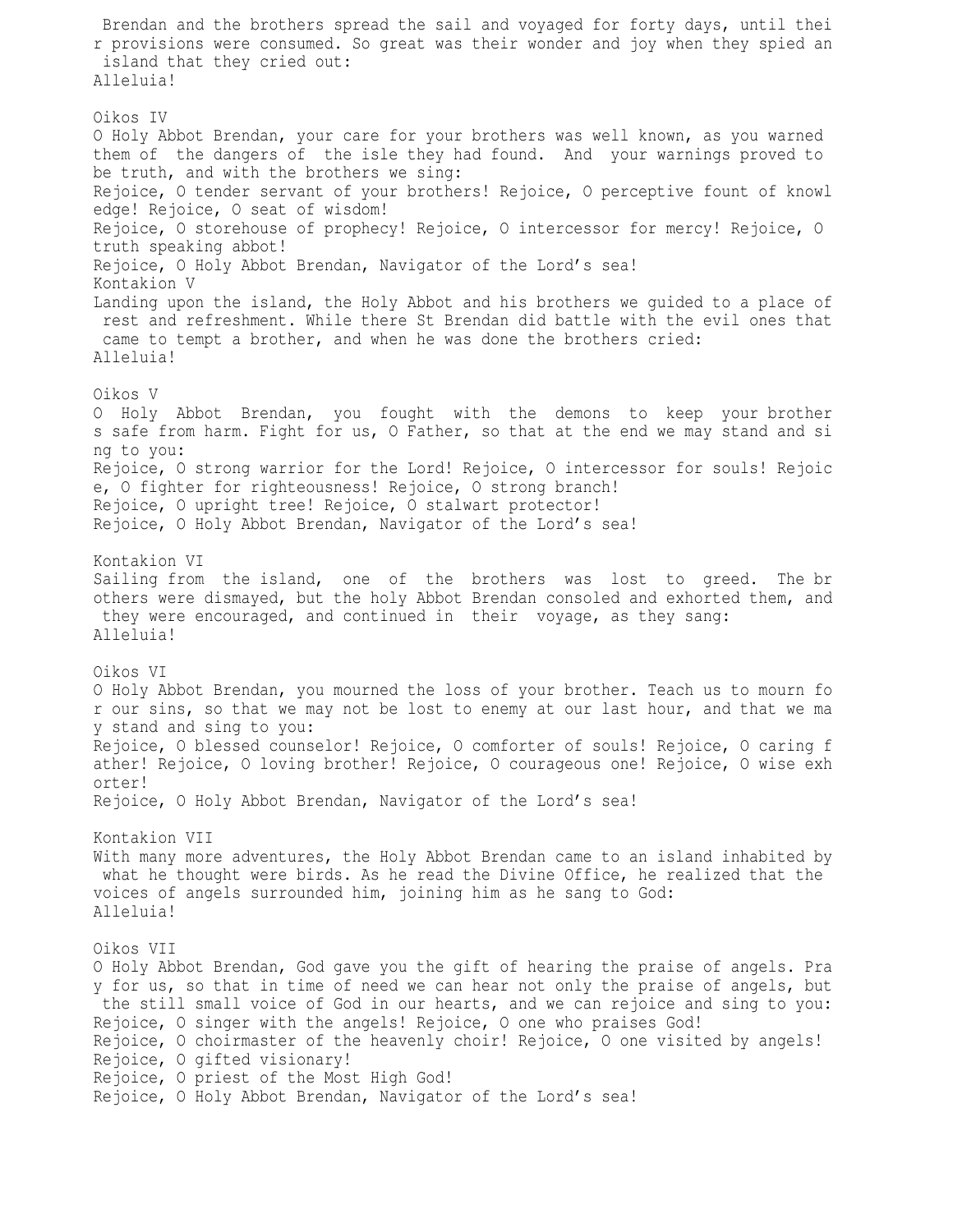Kontakion VIII As the wanderers voyaged, they came upon what they thought was an island whe re they could be refreshed on the Lord's Day and celebrate Liturgy and th e Office in peace. To their surprise and wonder, their loving Father and Abbot Brendan rushed them off the island, which showed istelf to be a great fish which sank beneath the waves! Marvelling at his foresight, we cry out in wonder as di d the brothers: Alleluia! Oikos VIII O Holy Abbot Brendan, God gifted you with wisdom and discernment to hear t he heart of the great fish, beating out the love of God. Pray for us that we too may hear God's heart beating for us as we rejoice and sing to you: Rejoice, O fisher of men! Rejoice, O wielder of the net of the Gospel! Rejoice, O discerner of deep things ! Rejoice, O hearer of wisdom! Rejoice, O doer of the Word! Rejoice, O servant of God! Rejoice, O Holy Abbot Brendan, Navigator of the Lord's sea! Kontakion IX The Holy Abbot Brendan sailed with his brothers to another island, where the y celebrated Pascha with all solemnity and joy. Conversing with another monk alr eady there, the Holy Abbot was told that he would return again for Pascha still another year! As the brothers had neither map nor compass, they were astounded at the prophecy, and cried out: Alleluia! Oikos IX O Holy Abbot Brendan, God made you the worker of prophecy when you came to the island the first time, and one who fulfills prophecy when you and the brothers f ound this island again without map or compass, showing it was truly God's design a nd direction that you were following. Pray for us that we may always be able to to walk in faith along the path God sets for us, though the way be dark before u s, that we may rejoice and sing to you: Rejoice, O prophet of the Most High! Rejoice, O follower after the Lord! Rejoice , O compass set on the Lord! Rejoice, O finder of paths in the deep! Rejoice, O fulfillment of prophecy! Rejoice, O humble ark of the Holy Spirit Rejoice, O Holy Abbot Brendan, Navigator of the Lord's sea! Kontakion X The Holy Abbot Brendan finally came to a great land, so large that the brothers could not see the ends of it. Shown by the Lord that this was the land he had qu ested after, he dedicated it to the Lord, and set about the work of bringing the Gospel to the people living there. The brothers had great joy in their labor, a nd they cried out: Alleluia! Oikos X O Holy Abbot Brendan, you celebrated the first Liturgy in this land promised t o you and dedicated to the Lord. You labored in this vineyard that had been cleared and planted by the Lord, and it bore fruit. Pray for us that we to o may labor in this vineyard, and see a bountiful harvest by it, so that all can sing: Rejoice, O discoverer of the promise! Rejoice, O dedicator of this land! Rejoice , O laborer in the fields! Rejoice, O wise shepherd! Rejoice, O instructor in wisdom! Rejoice, O flower in God's garden Rejoice, O Holy Abbot Brendan, Navigator of the Lord's sea!

Kontakion XI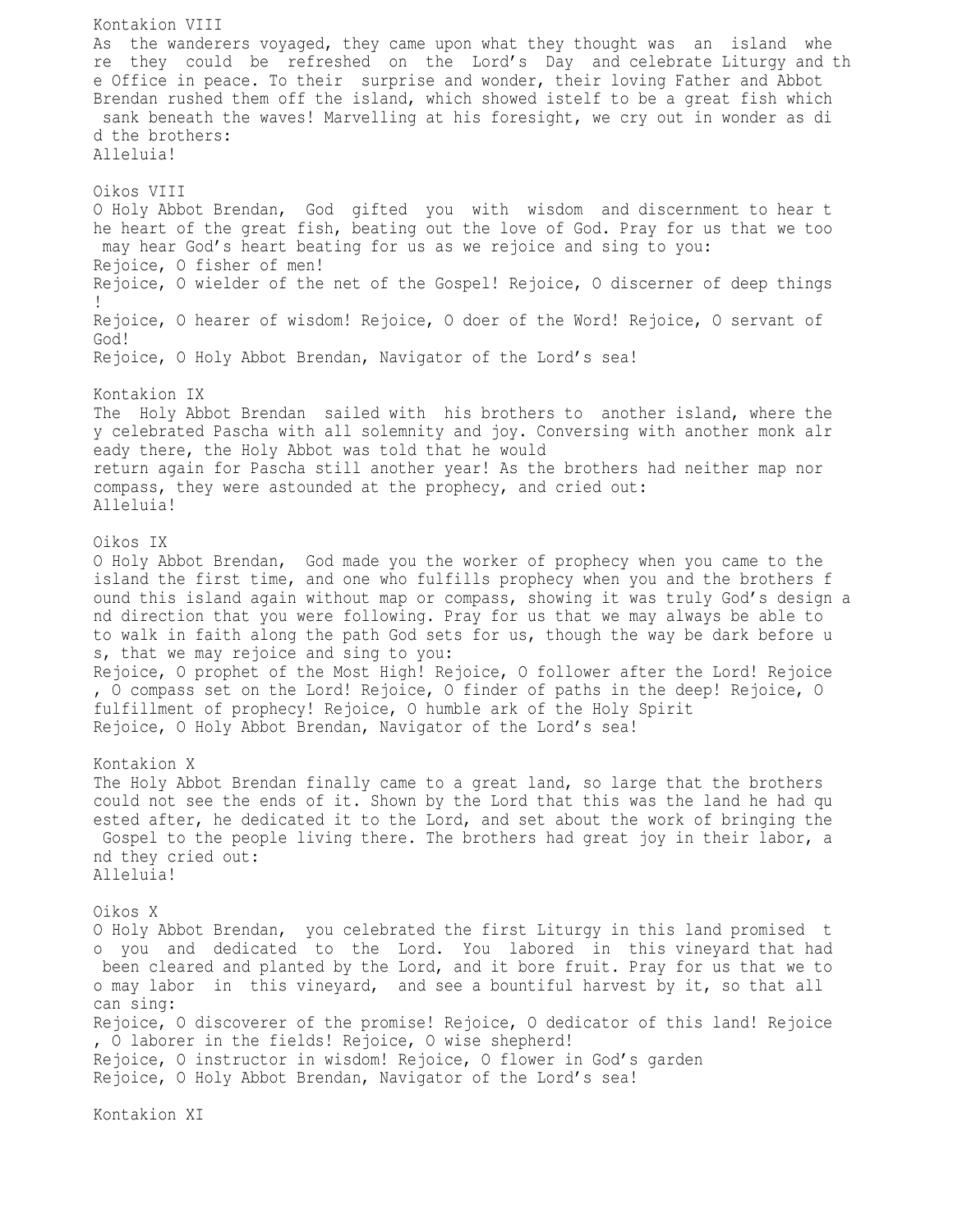The Holy Abbot Brendan again heard God's call, and filling his boat with provis ions, the brothers again set out on the pathless deep, trusting in God to see them safely home. How great was their wonder and joy when they returned s till a third time to the same island of prophecy, where they again celebrated Pa scha and cried out: Alleluia! Oikos XI O Holy Abbot Brendan, you who were shown by God the paths in the pathless deep , and who were given spiritual charts to follow the uncharted waves, pray for us that we who pray to you may be shown the paths for our lives, and the charts to the unknown waves of our futures, so that we may rejoice and sing: Rejoice, O blessed Abbot! Rejoice, O wise shepherd! Rejoice, O fruit bearer! Rej oice, O courageous one! Rejoice, O blessed counselor! Rejoice, O servant of God! Rejoice, O Holy Abbot Brendan, Navigator of the Lord's sea! Kontakion XII Seven years he voyaged with his crew, beholding marvelous sights, seeing the fu lfillment of his vision, and hallowing land that would bear much fruit for age s to come. It was with great joy that he returned to his homeland, and recounted his travels, so that all who heard saw God's grace upon him, and cried: Alleluia! Oikos XII O Holy Abbot Brendan, you overcame much during your voyage. You saw grea t and mighty works of the Lord. Intercede for us, so that we too may overcome, a nd see in our own lives the mighty hand of God working in us, so that we can sta nd and sing: Rejoice, O voyager of the Lord's ocean! Rejoice, O wanderer at the Lord's will! Rejo ice, O discoverer of many lands! Rejoice, O seer of visions! Rejoice, O laborer for souls in distant lands! Rejoice, O wise explorer! Rejoice O Holy Abbot Brendan, Navigator of the Lord's sea! Kontakion XIII O Holy Abbot Brendan, Navigator of the Lord's sea, you trusted in God's providence, and so came to the land He promised, over uncharted and pathless depths. Accept this humble offering, and add your intercession to out prayers, so that at the last great Judgement, we may not be found stranded on the nether shore, but havi ng built a spiritual coracle of your design, we may stand with you and worship and praise our Lord, God and Savior Jesus Christ, with His Unoriginate Father, a nd the Holy Spirit, One God, and we may all sing:

This Kontakion is chanted 3 times Alleluia!

Oikos I

The Holy Abbot Brendan wandered the Lord's sea for seven years, seeing many st range and wonderful sights. God's providential care was upon him always, and he gr ew in wisdom and holiness. As we voyage in discovery of God, let us sing to him; Rejoice, O voyager of the Lord's ocean! Rejoice, O wanderer at the Lord's will! Rejo ice, O discoverer of many lands! Rejoice, O seer of visions! Rejoice, O laborer for souls in distant lands! Rejoice, O wise explorer! Rejoice O Holy Abbot Brendan, Navigator of the Lord's sea!

## Kontakion I

O Wise Brendan, who sailed for seven years at the command of the Lord, taking no thought for life, food, drink or clothing, but were guided by His wisdom, pray for us, that, guided by the same Spirit you followed, we might receive the same mercy and wisdom, and show us to be worthy to praise the Father, Son and Holy Sp